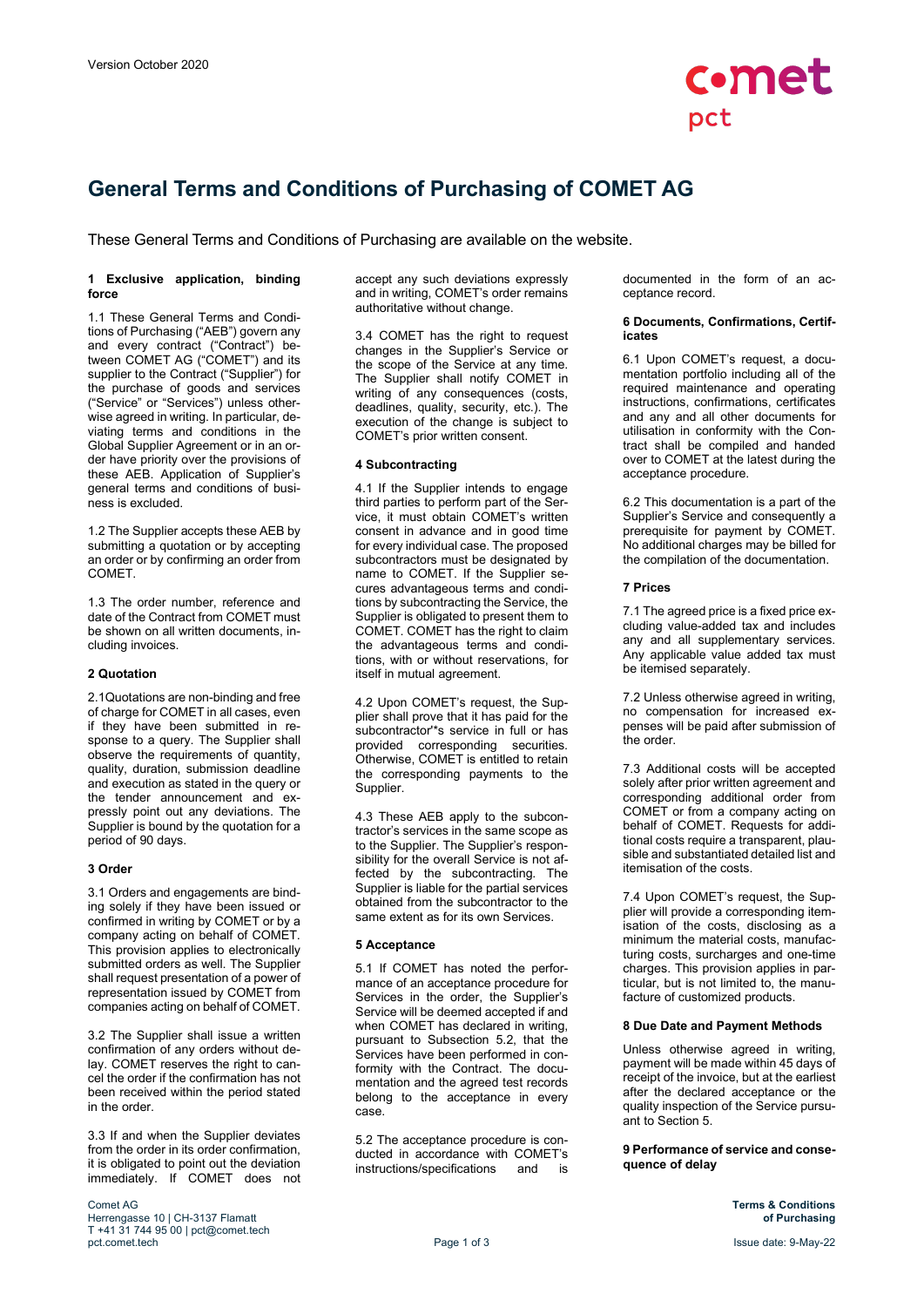9.1 The failure to comply with agreed delivery dates (expiry-date business) automatically results in Supplier's default. In all other cases, the Supplier is in default upon receipt of a warning notice from COMET in compliance with a reasonable subsequent period.

9.2 If and when the Supplier must assume that the Service, in whole or in part, cannot be performed at the agreed time, it shall submit written notification without delay, stating the reasons for the delay and its presumed duration.

9.3 If and when the Supplier is in default, it owes a payment of 1% (but not exceeding 10% in the aggregate) of the value of the delayed performance for each and every week of default. If and when the Supplier is in default of delivery of a part of the Service, the rates of the payment will be calculated on the price of the total Service unit the Supplier is to perform and for which the operational startup or further processing is hindered by the default of the partial delivery. These payments do not release the Supplier from performance of its other contractual obligations, but they will be offset against any damages that must be paid. COMET will on principle offset the payment of the default penalty against its payment to the Supplier and deduct the amount from the Supplier's invoice.

#### **10 Packaging, Shipping**

10.1 Packaging, preservation and labeling of the delivery items shall be performed by the Supplier in accordance with the contractual specification and otherwise in accordance with applicable industry standards and legal provisions. In particular, the Supplier shall ensure that all types of wood packaging, as well as wooden pallets used for packaging or transport, comply with the requirements of the applicable International Standards for Phytosanitary Measures (International Standards for Phytosanitary Measures) Nr. 15. If and when the transport requires special care in the packaging and means of transport, this will be pointed out to COMET. All components of the consignment must be la-<br>belled unambiquously and unambiguously and durably/permanently (order no., article no., product designation).

10.2 In the absence of a mutual agreement, the INCOTERMS 2010 apply.

#### **11 Passing of Risk/Insurance**

11.1 Unless otherwise agreed in writing, use and risk pass to COMET upon the passage of title of the consignment, i.e. upon its arrival at the destination.

Comet AG **Terms & Conditions** Herrengasse 10 | CH-3137 Flamatt T +41 31 744 95 00 | pct@comet.tech<br>pct.comet.tech

11.2 If and when the Supplier is obligated to perform works, labour or contractual services, use and risk pass to COMET upon the acceptance pursuant to Section 5.

11.3 If the requested shipping documents have not been issued properly for a consignment, the consignment will be stored at the Supplier's expense and risk until the documents have arrived.

#### **12 Warranty**

12.1 The Supplier, in awareness of the intended purpose of its Services, warrants that the Services are in conformity with the agreed material and legal characteristics and are suitable for the presumed use, that they are in compliance with applicable laws and regulations and that the Services have been performed professionally in compliance with any and all required safety and security measures. If and when verifications, test reports and similar documents are a part of the agreed scope of the Service, the information contained therein shall be deemed warranted.

12.2 If and when official permits are required for the performance of the Service, the Supplier shall, in the absence of contrary written agreement, obtain or secure any such permits at its own expense. It is also liable for the compliance of the performance of the Service with legal provisions, in particular regarding occupational safety and recognised rules related to safety.

12.3 COMET is released from the obligations of immediate inspection and submission of complaints pursuant to Art. 201 OR [Swiss Code of Obligations]. The Supplier waives the plea of delay in the submission of complaints, and COMET may submit complaint of defects at any time during the entire warranty period.

12.4 The warranty period is 24 months from the date of delivery. The warranty period for replaced or repaired parts begins anew upon their delivery. The warranty includes material or legal defects of the product as well as the lack of warranted or presumed characteristics.

12.5 If and when defects or the lack of warranted characteristics appears, COMET is entitled, at its own discretion, to request remedy of the defects or delivery of defect free replacement, to reduce the price or to rescind the Contract. If the Supplier is in default of the remedy of the defect or in urgent cases, COMET may remedy the defect

# **comet** pct

itself, or cause the defect to be remedied, at the Supplier's expense and risk. It reserves the right to assert any and all claims for damages.

12.6 COMET is entitled to rescind the Contract, effective immediately, and to waive fulfilment in the following cases in particular:

- If the Supplier is in default of performance of the Service or the warranty fulfilment and a reasonable subsequent period has also expired fruitlessly;
- If it becomes apparent before the due date that the Service, through no fault of COMET, will not be performed on time and that the Supplier will not secure the requirements for on-time delivery within a reasonable period;
- If it becomes apparent before the due date that the object of the Service will not, through no fault of COMET, be suitable for the contractually presumed use or that it will not feature the contractually defined properties and that the Supplier will not provide a remedy within a reasonable period;
- If the Supplier or a sub-supplier is insolvent, its bankruptcy is imminent or bankruptcy proceedings, administration proceedings or foreign bankruptcy proceedings have been initiated against its assets;
- If the Supplier is in breach of the provisions in Section 16 regarding compliance and business ethics and in Section 17 regarding confidentiality.

#### **13 Liability**

13.1 The Supplier is liable for any and all damage or loss that result from the defectiveness of the Service. It is liable for any and every fault as well as actions of its vicarious agents, subcontractors, sub-suppliers and any other third parties engaged for fulfilment of the Contract. The Supplier is furthermore liable for the loss of and damage to materials supplied by COMET (Subsection 14.4).

13.2 The Supplier is obligated to maintain adequate insurance cover for any personal injury and material damage caused by the Supplier itself or its employees, subcontractors, sub-suppliers and any other third parties engaged for the fulfilment of the Contract.

13.3 The Supplier indemnifies and holds COMET harmless in full from and against any and all third-party claims related to the products or services pursuant to product liability, environmental protection and protection of intellectual property. COMET is obligated to notify the Supplier without delay of any